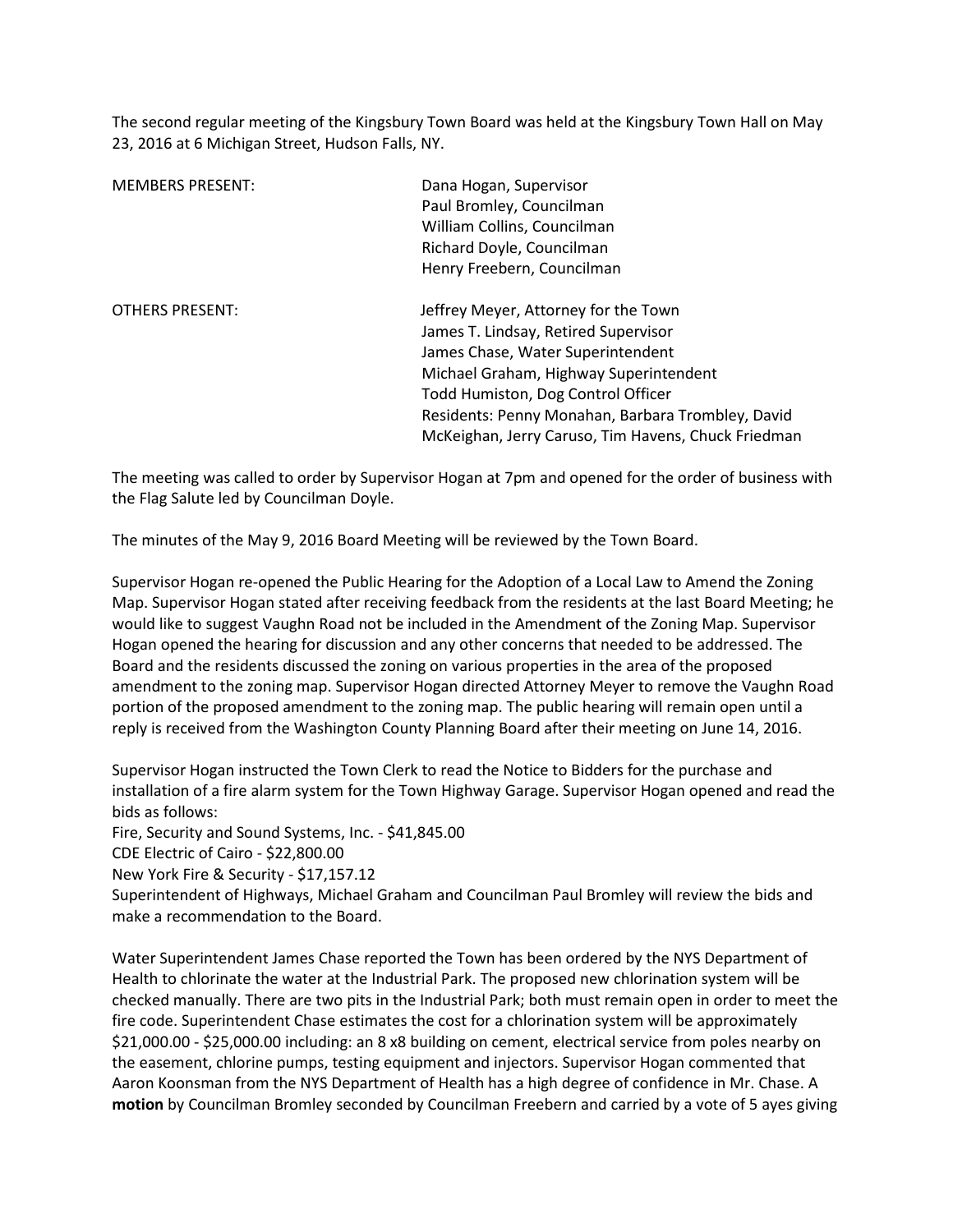Superintendent Chase permission to start ordering parts; the chlorine pump and the meter drives, which will cost about \$4,000.00. Superintendent Chase also reported the 2015 Annual Water Quality Report for the Town of Kingsbury will be available online at the Town's website.

## LEGAL UPDATE:

Attorney Meyer spoke to the DEC about the former location of East Side on Burgoyne Avenue. The DEC is probably not going to go forward with the contempt order against James Marro due to his failing health. Their primary concern is fencing up and closing the Burgoyne Avenue site, which is subject to change. At this time Judge Krogman, who was handling the case has retired and the case has not been assigned to another judge.

Attorney Meyer has nothing to report on the 149 location of East Side. Meyer anticipates using the \$20,000.00 received from East Side to conduct a Phase II on the property. Code Enforcement Ross Cortese will address this when he returns to the office.

Attorney Meyer reported the DEC has signed off on the contingency for the septic for the former Dix Drive-In. Rich Schermerhorn will attend the Planning Board Meeting in June to receive final approval.

A **motion** by Councilman Bromley seconded by Councilman Freebern and carried by a vote of 5 ayes giving permission for Supervisor Hogan to sign an Inter-Municipal Agreement with Washington County for Code Enforcement.

The Town Clerk reported retired Town Historian; Paul Loding will be transported from the Stanton Nursing Home to the Fireman's Home in Hudson NY tomorrow. Paul Loding has been involved in a project with Rick Conley to restore an old hose cart. Tim Havens will have the hose cart transported to the Stanton Nursing Home as a surprise to him as he departs to the Fireman's Home...

Town Clerk reported she had received an application for a peddler's permit from TNT Fireworks with a map indicating how the sales booth would be set up and a letter from the owner granting permission for the sale to take place at Rite Aid. Town Attorney Jeffrey Meyer and Code Enforcement Officer Ross Cortese will review the application.

Town Clerk had also received an application for a peddler's permit from an employee of Solar City. The Board agreed the peddler's permit should be granted.

A **motion** by Councilman Freebern seconded by Councilman Doyle and carried by a vote of 5 ayes for the Town to place a ¾ page ad in the Sandy Hill Days Program Book, the cost will be \$90.00. The Board would like a picture of the new Town Hall in the ad.

Town Clerk commented that Town Assessor Colleen Adamec had been a tremendous help in settling in the new Town Hall; she had organized the basement area and is willing to help in any way. Assessor Adamac and Deputy Clerk Sylvia Weaver have moved many boxes to the new Town Hall in their own vehicles.

Attorney Meyer asked if we were close to close on 210 Main Street; he would like to schedule the closing. The Board agreed there was not much left to move out of the old Town Hall and Meyer can proceed with scheduling the closing.